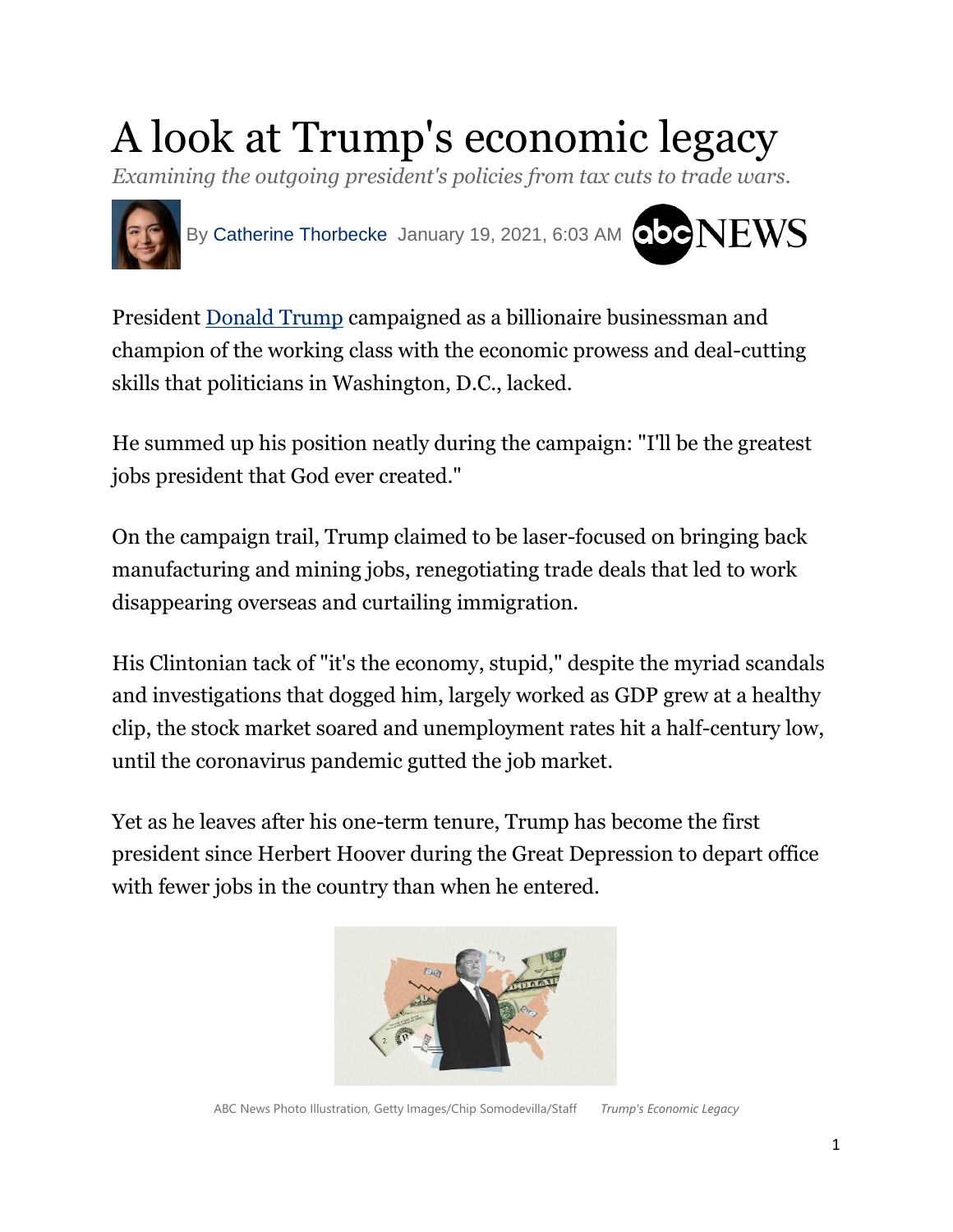Economists say Trump's economic legacy will be defined by his failure in leadership during the COVID-19 pandemic that exacerbated the financial downturn, domestic policies that overwhelmingly benefited the wealthy, and international trade policies that hurt U.S. industry while simultaneously alienating allies.

By attempting to implement economic policy through the so-called "art of the deal" and ignoring lessons that many economists have learned over the last 50 years -- such as the importance of Fed independence, the effects of large budget deficits on trade deficits, the value of multilateral institutions such as the World Trade Organization and more -- he failed to achieve his own selfproclaimed goals of reducing the trade deficit with China, controlling the national debt or strengthening the American manufacturing sector.

Here is a look at the outgoing president's legacy on the U.S. economy.

## **Coronavirus response**

Trump inherited an economy from the Obama administration that was expanding, and it continued to do so during the first three years of his presidency. While real wage growth was slow or stagnant for most [Americans,](https://www.pewresearch.org/fact-tank/2018/08/07/for-most-us-workers-real-wages-have-barely-budged-for-decades/) and had been under Obama, unemployment continued to trend downward and GDP continued to grow.

In the last year of Trump's presidency, the unemployment rate reached a 50 year low of 3.5% in February. The coronavirus pandemic soon walloped the economy, forcing swaths of businesses across the country to close. The unemployment rate skyrocketed to 14.7% in April. It receded to 6.7% as of last month but remains above the level of 4.8% when Trump took office in 2016.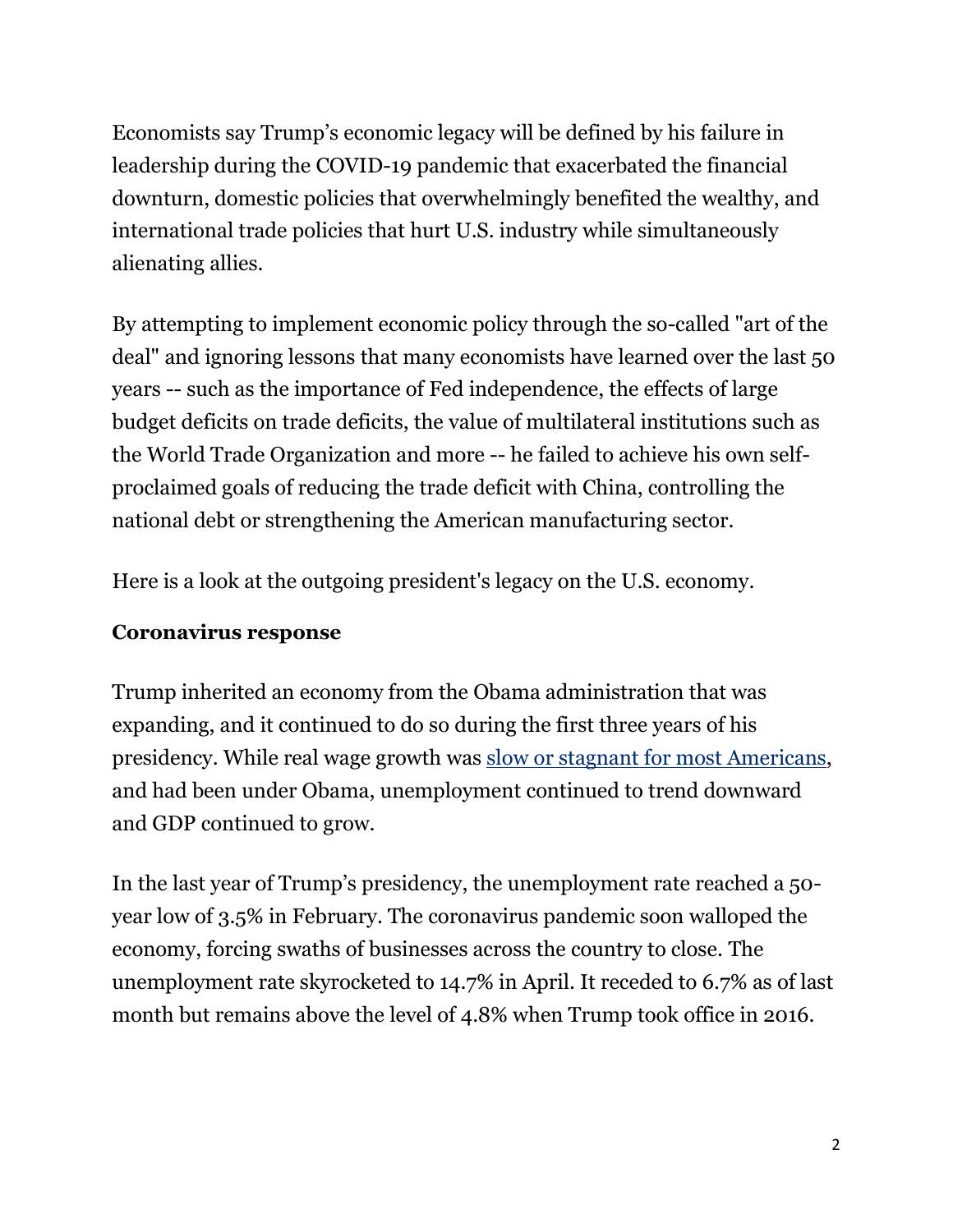

Moreover, millions of jobs lost during the pandemic may not [come](https://abcnews.go.com/Business/unemployment-rate-remains-67-employers-cut-140000-jobs/story?id=75109266) back [anytime](https://abcnews.go.com/Business/unemployment-rate-remains-67-employers-cut-140000-jobs/story?id=75109266) soon.

As the pandemic raged in the U.S., however, Trump consistently downplayed its severity. Instead of focusing on getting the virus under control, he concentrated on reopening the economy and several surges in the virus followed, including the most severe as he leaves office.



*President Donald Trump pulls off his protective face mask as he poses atop the Truman Balcony.*

The lack of leadership during the health crisis was not only deadly -- with thousands of Americans dying every day -- but also disastrous for the economy. Other countries such as China and South Korea were better able to control the spread of the virus. As a result Chinese GDP is [forecasted](http://www.oecd.org/economic-outlook) by the Organization for Economic Cooperation and [Development](http://www.oecd.org/economic-outlook) to increase by 1.8%,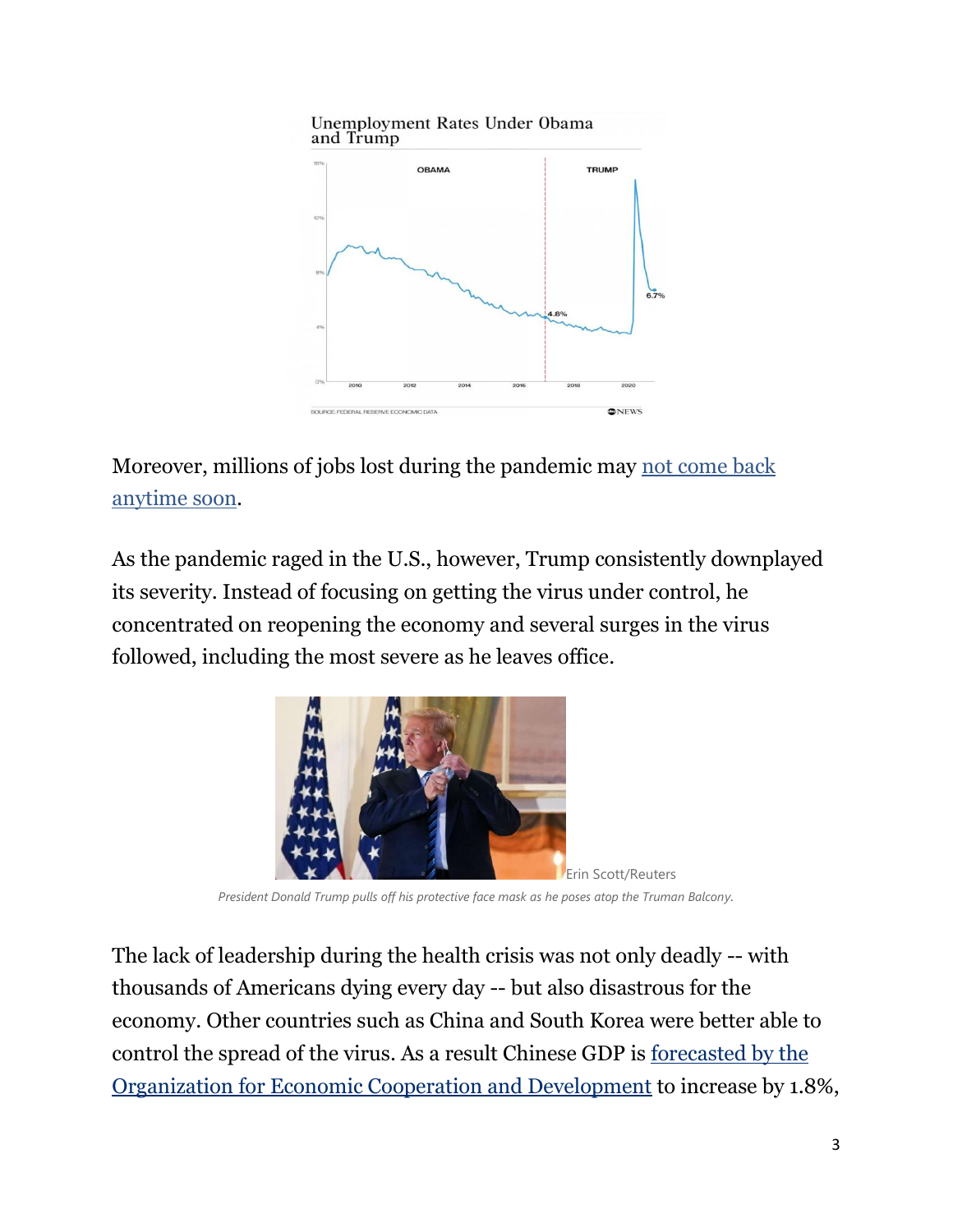and Korean GDP is forecasted to fall by only 1.1% -- considerably less than the 3.7% drop forecast for the U.S.

The Chinese Communist Party's ironclad pandemic response was notably much stricter than many democratic nations including the U.S. The U.S.'s GDP forecast is on par with G20 nations, which all together are forecast to have a 3.8% drop in GDP.

"There are many countries that have made mistakes, but there are some countries that have done it right," Jeffrey Frankel, James W. Harpel Professor of Capital Formation and Growth at Harvard University's Kennedy School, told ABC News.

Frankel cited the numerous times Trump didn't take the virus seriously "and actively undermined the practices that we need, like avoiding large crowds, masks and so on" as evidence that the president was not taking the crisis seriously as a policy matter.

"You can't leave something like that entirely to the free market, certainly, or to the states," Frankel said.

Heidi Shierholz, a former chief economist at the Department of Labor and the current senior economist and policy director at the left-leaning Economic Policy Institute think tank in Washington, D.C., told ABC News, "The utter lack of a coherent, effective response to COVID has just done enormous damage to the economy."

The COVID-19 economic downturn has also made racial inequity worse, Shierholz added, and "hurt Black and Brown communities far worse, not just from a health perspective, but also from the perspective of job loss."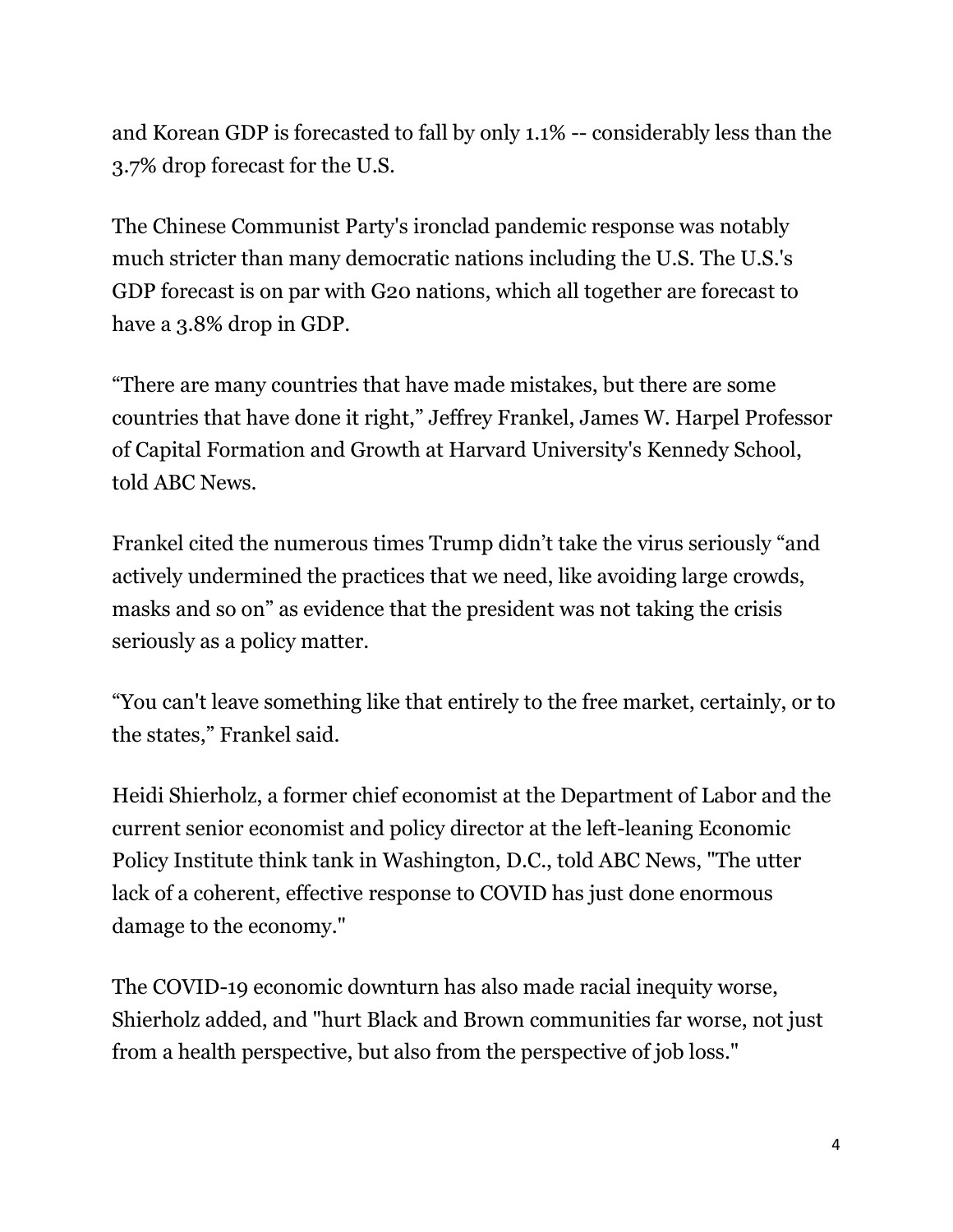Communities of color bore the brunt of [essential](https://abcnews.go.com/Business/heroes-hostages-communities-color-bear-burden-essential-work/story?id=70662472) work during the crisis, risking exposure to the virus.

The unemployment rate for white workers was 6% last month compared to 9.9% for Black workers and 9.3% for Hispanic workers.

Jobs that could be done at home also tended to require higher levels of education and to be higher paying, according to research from the [University](https://bfi.uchicago.edu/wp-content/uploads/BFI_White-Paper_Dingel_Neiman_3.2020.pdf) of [Chicago](https://bfi.uchicago.edu/wp-content/uploads/BFI_White-Paper_Dingel_Neiman_3.2020.pdf). By failing to effectively control the virus, Trump's economy favored the wealthy at the expense of lower-paid service workers employed by hotels, restaurants, hairdressers, and other businesses requiring face-to-face contact.

"If it wasn't for this pandemic, I think the economy would have still been in pretty reasonable shape," Simon Bowmaker, a clinical professor of economics at New York University's Stern School of Business, told ABC News. "Not great shape, but reasonable shape."

"He should have for sure handled it better," he added, but noted to a large extent it was "an external circumstance" outside of Trump's control.

### **Tax Cut and Jobs Act, deregulation and national debt**

Even before the virus further exacerbated U.S. income inequality, some experts say Trump's economic policies favored the wealthy -- and left the poor and middle class behind.

His Tax Cuts and Jobs Act in December 2017 provided major tax breaks to corporations and wealthy individuals. The policy, among other things, reduced the corporate income tax rate from 35% to 21%.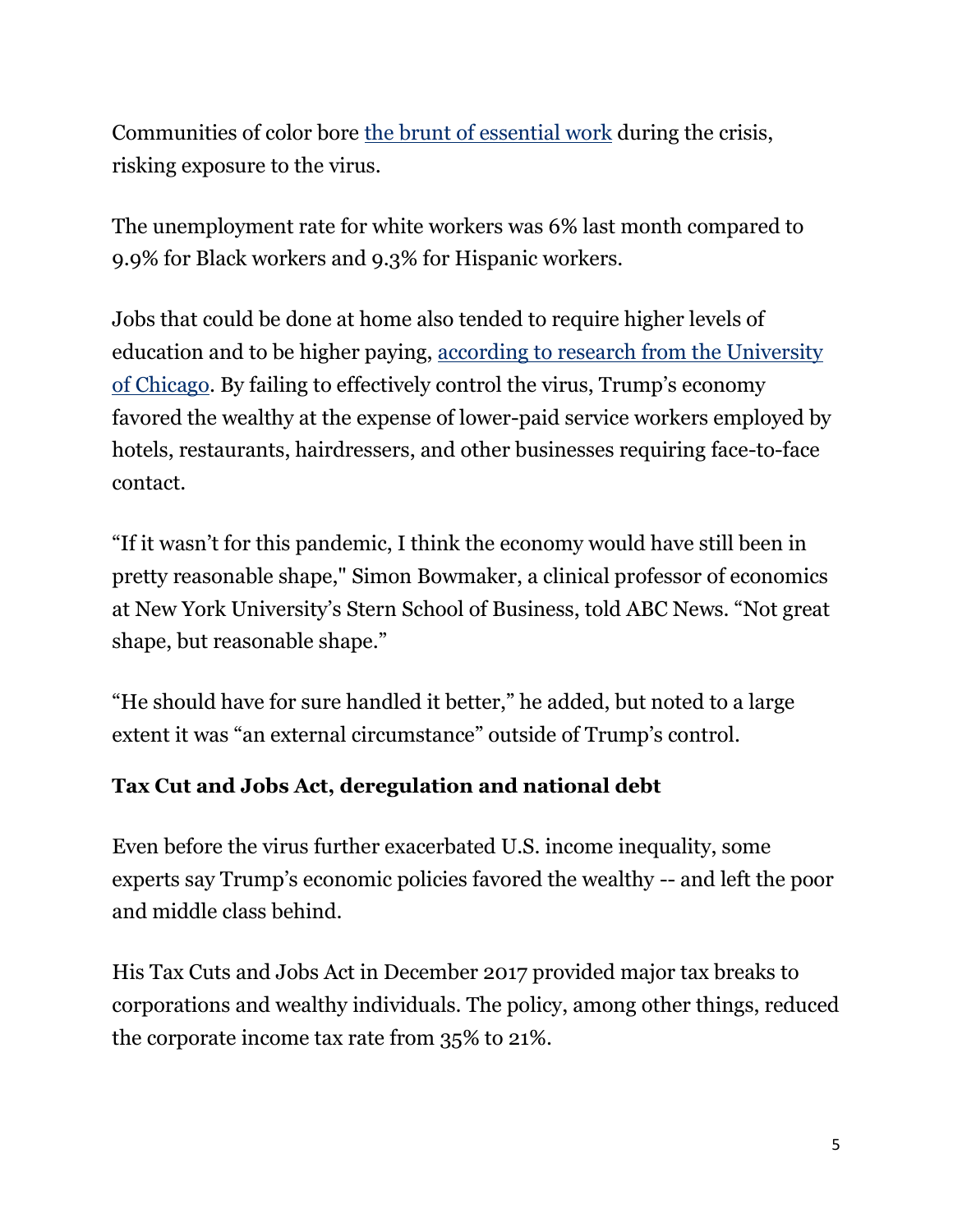Frankel called the policy "beyond ironic" for a president "who campaigned in 2016 on being the champion of the working man or working person and campaigned on 'draining the swamp' in Washington."

Shierholz said this policy "absolutely increased inequality" and the "vast majority of the benefits of those tax cuts went to the already very wealthy."

The economists also noted that the policy came at a time when unemployment was relatively low and the economy in good shape.

"That's not the time to be giving away trillions of dollars to the wealthy," Frankel said. "When you have a bad shock like the global financial crisis of 2008-09 or like the coronavirus crisis that we're still going through -- that's the time to increase government spending and expansionary fiscal policy, but you lose the ability to do that if you gave it away."

In response to the coronavirus crisis, Congress rallied quickly in March to put out a \$2.2 trillion relief package that Trump signed into law. As the virus continued to rage throughout the summer, however, lawmakers and the White House dragged their feet on further aid for months before passing a second relief package at the end of 2020. Even after Congress green-lit the \$900 billion package, Trump delayed signing for nearly a week, demanding larger direct checks to individuals, but also unrelated concessions.

NYU's Bowmaker noted that some "can make the case that the corporate tax rate was a little bit too high" and would welcome the tax cuts.

"You can also make the case that there are a number of regulations within the economy which are a little bit burdensome for certain firms and if you put those two things together, the tax cuts and the deregulation, the removal of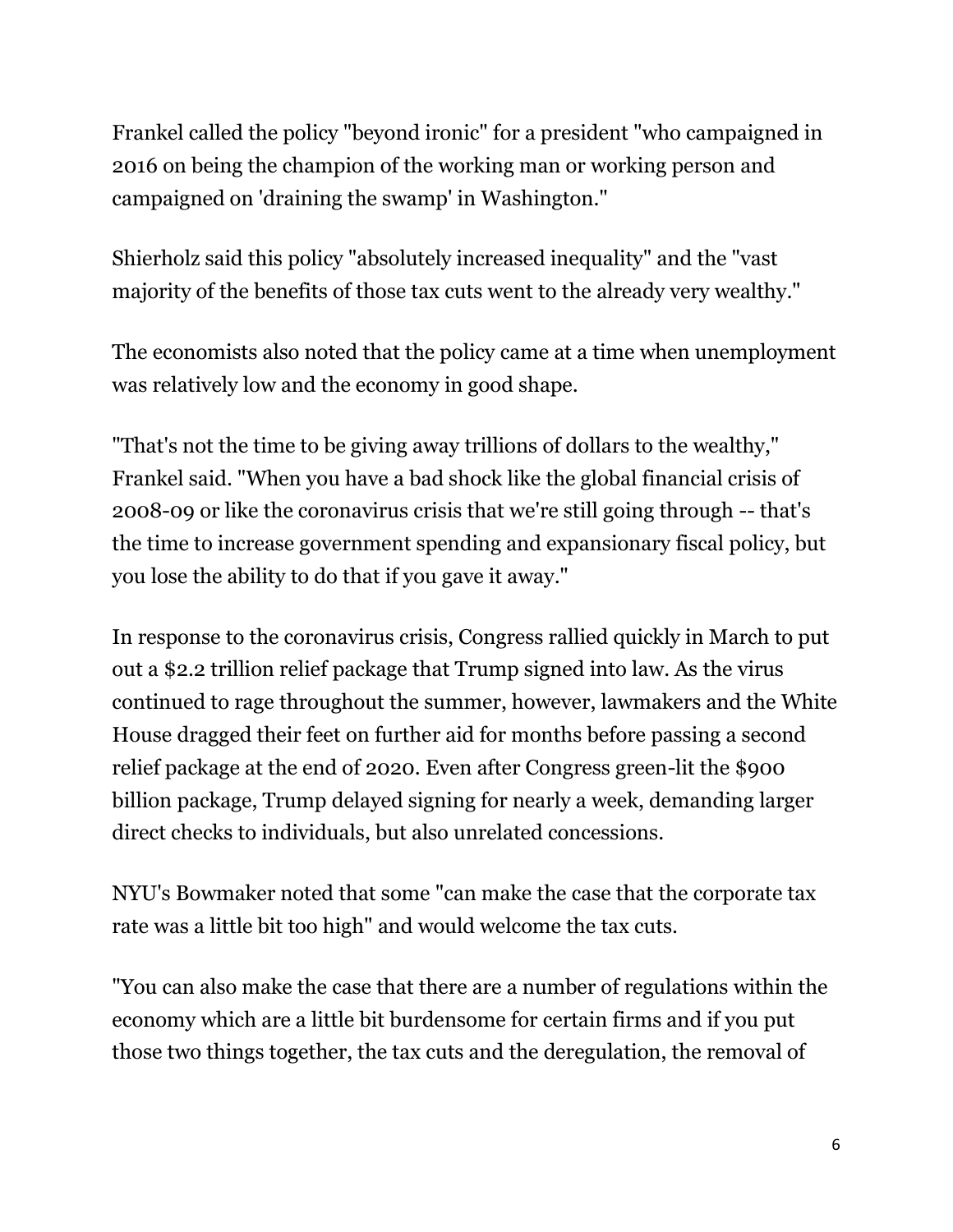red tape, you could say it probably contributed to more robust growth than you might have expected," Bowmaker added of the policies.

He noted though that the spending took a toll on the national debt, something Trump pledged in a 2016 interview he would ["get](https://www.washingtonpost.com/news/post-politics/wp/2016/04/02/transcript-donald-trump-interview-with-bob-woodward-and-robert-costa/) rid" of over a period of eight years through trade policy.

Despite his goal, the debt has ballooned under Trump. The total national debt has skyrocketed by more than \$7 [trillion](https://www.treasurydirect.gov/govt/reports/pd/pd_debttothepenny.htm) during Trump's tenure.

A ProPublica and Washington Post [analysis](https://www.propublica.org/article/national-debt-trump) found that the growth in the annual deficit under Trump ranks as the third-biggest increase, relative to the size of the economy, of any U.S. president. The analysis pointed to Trump's tax cuts as one of the major culprits contributing to the deficits. To the extent that the budget deficits were not offset by increases in private sector saving, they also increased the trade deficit.

Before the pandemic, in the February 2020 [Economic](https://www.whitehouse.gov/wp-content/uploads/2020/02/2020-Economic-Report-of-the-President-WHCEA.pdf) Report of the President, Trump and his economic advisers argued that the tax reform contributed to the economic expansion the nation was seeing at the time -- which was the longest on record before the coronavirus recession hit.

"America's outdated tax code drove away businesses and investment, but tax reform has brought rates down and made the United States globally competitive again," the report stated.

The report added that these "pro-growth" policies are ultimately good for workers.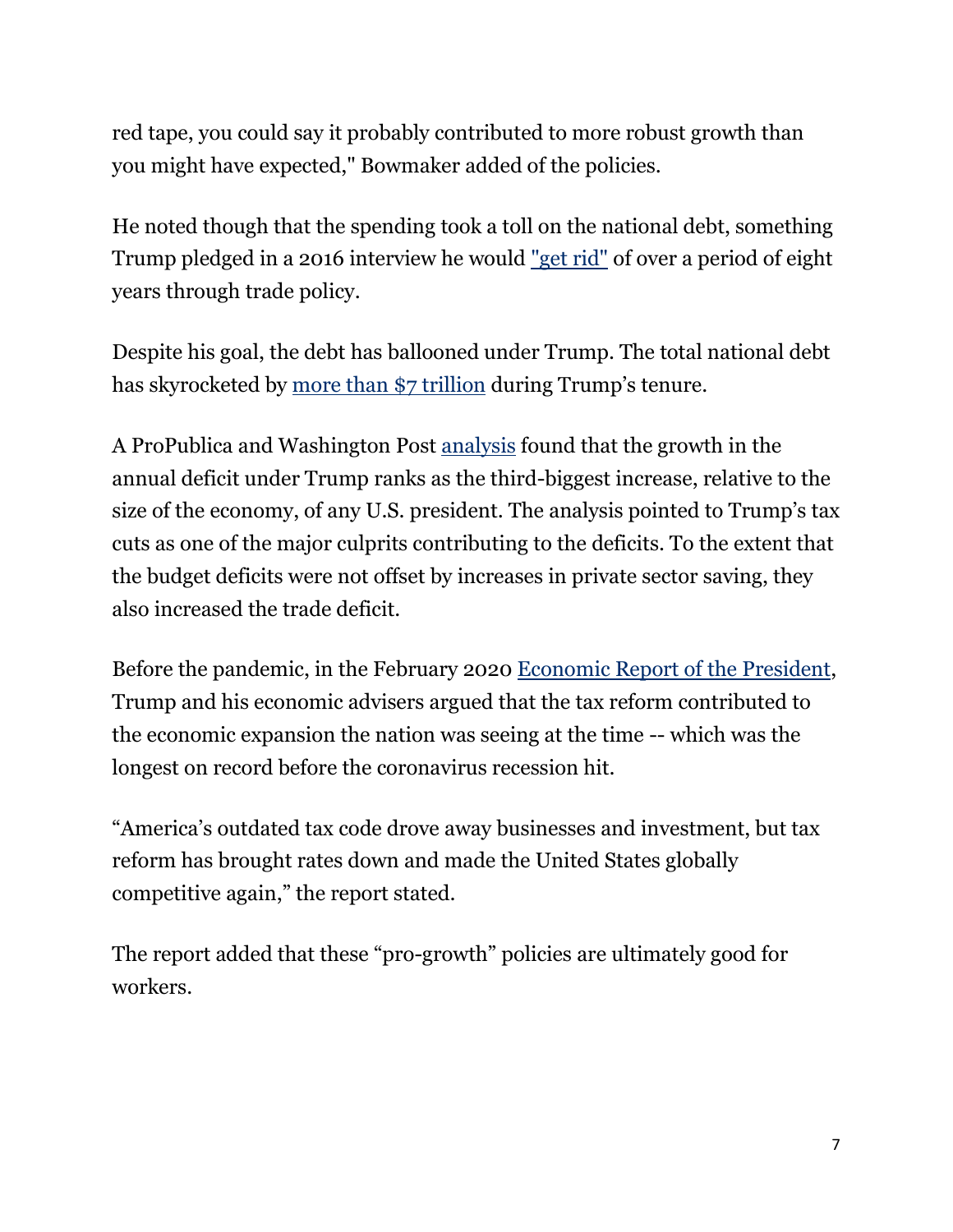"Tax reform put an end to America's counterproductive policy of punishing business investments, which means that workers will see even greater benefits once these investments pay off," it stated.

## **Trade war 'disaster' with China**

Trade policy is where the president wields the most economic power, as Congress has over the years delegated negotiating authority to the president's office, according to Menzie Chinn, professor of public affairs and economics at the University of Wisconsin, Madison. Chinn documented the trade war saga on his macroeconomic policy blog Econbrowser.

Trump exercised this power almost immediately during his first years in office and even went so far as to use national security as a basis for trade barriers with China -- something that no president has done in recent times.

Ultimately, the tit-for-tat trade war that Trump waged with China was lost by the U.S., economists say, and data on trade deficits confirm.



Susan Walsh/AP *President Donald Trump shakes hands with Chinese President Xi Jinping.*

Trump's dramatic trade war upended decades of policy, and kicked off with failed meetings with Chinese leaders in 2017. After the talks disintegrated, Trump initiated the trade war by imposing tariffs on all imported washing machines and solar panels in early 2018. He then announced 25% tariffs on steel imports and 10% tariffs on aluminum. China retaliated with tariffs of up to 25% on more than 100 U.S. products including soybeans and airplanes. The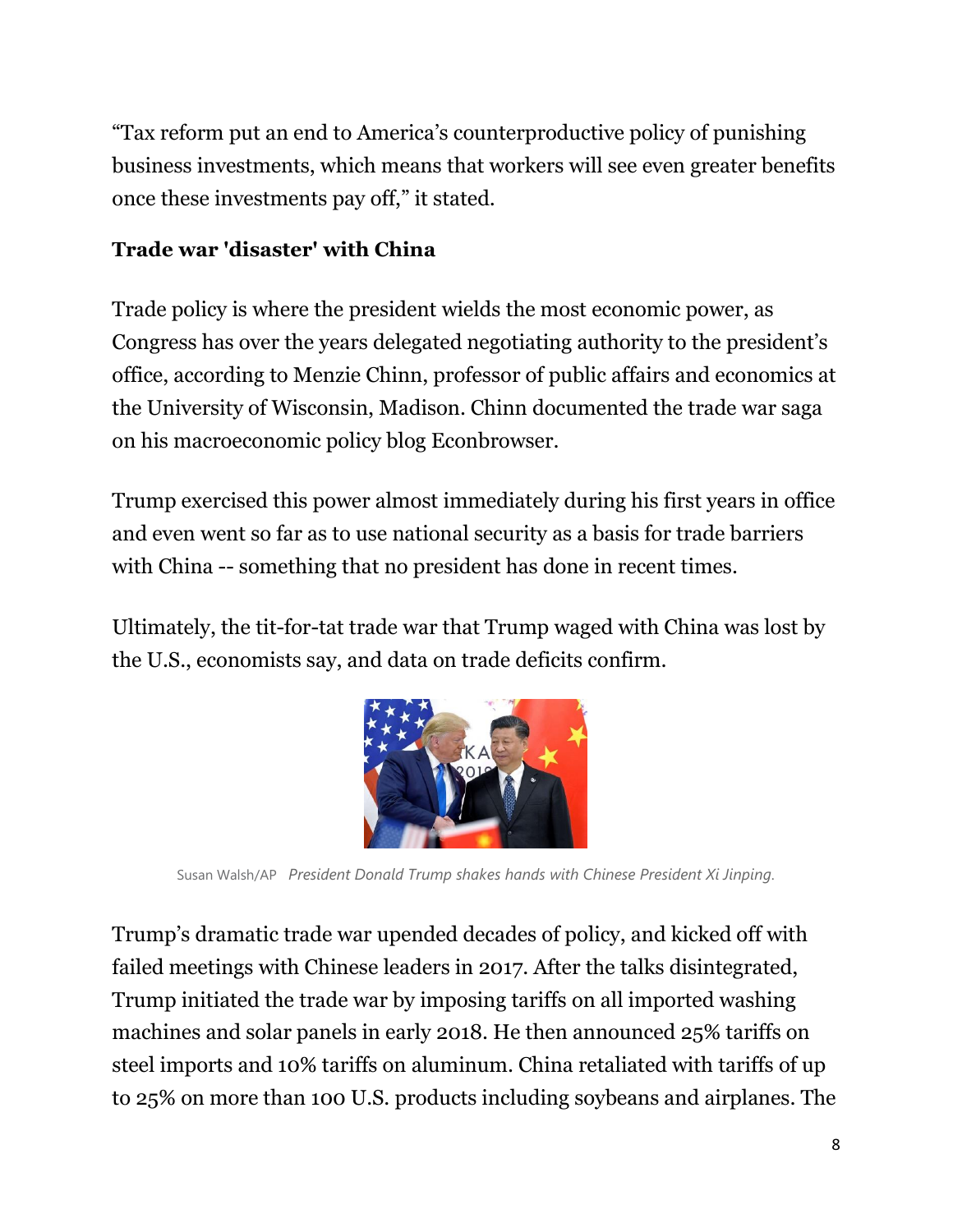sporadic, retaliatory trade-off battles [waged](https://www.piie.com/sites/default/files/documents/trump-trade-war-timeline.pdf) on for years, and dragged other countries that were trying to remain competitive in as well.

"By the end of his term, the trade deficit will be larger in absolute terms than it was when he came to office," Chinn told ABC News.

Beyond looking at the trade deficit data, Chinn said the U.S. losing the trade war can be seen "to the extent that the tariffs that he put into place raised prices for goods that we import from the rest of the world, so that consumers face higher prices, American manufacturers who use imported inputs pay higher prices, and then probably produce less as a consequence."

"And to the extent that other countries retaliated, reducing our exports, means that … if I look at other metrics, like employment and prices that consumers face, and just net economic output, the U.S. probably lost [the trade war]," Chinn said.

A 2019 [report](https://www.moodysanalytics.com/-/media/article/2019/trade-war-chicken.pdf) from Moody's Analytics estimated that the trade war had cost the U.S. economy some 300,000 jobs. A [study](https://libertystreeteconomics.newyorkfed.org/2020/05/the-investment-cost-of-the-us-china-trade-war.html) from the Federal Reserve Bank of New York published in May 2020 found that the trade war reduced U.S. investment growth by 0.3 percentage points by the end of 2019, and is expected to shave another 1.6 percentage points off investment growth by the end of 2020. Moreover, the study says that U.S. firms lost some \$1.7 trillion in stock value as a result of the trade war with China.

Trump's erratic trade barriers, tariffs and spars with the World Trade Organization also stoked massive amounts of uncertainty, Chinn noted. The U.S. trade policy uncertainty index created by Scott R. Baker of Northwestern University, Nick Bloom of Stanford University, and Steven J. Davis of the University of Chicago reached levels in 2019 that were twice as high as had been seen over the last 35 years. The index measures policy-related economic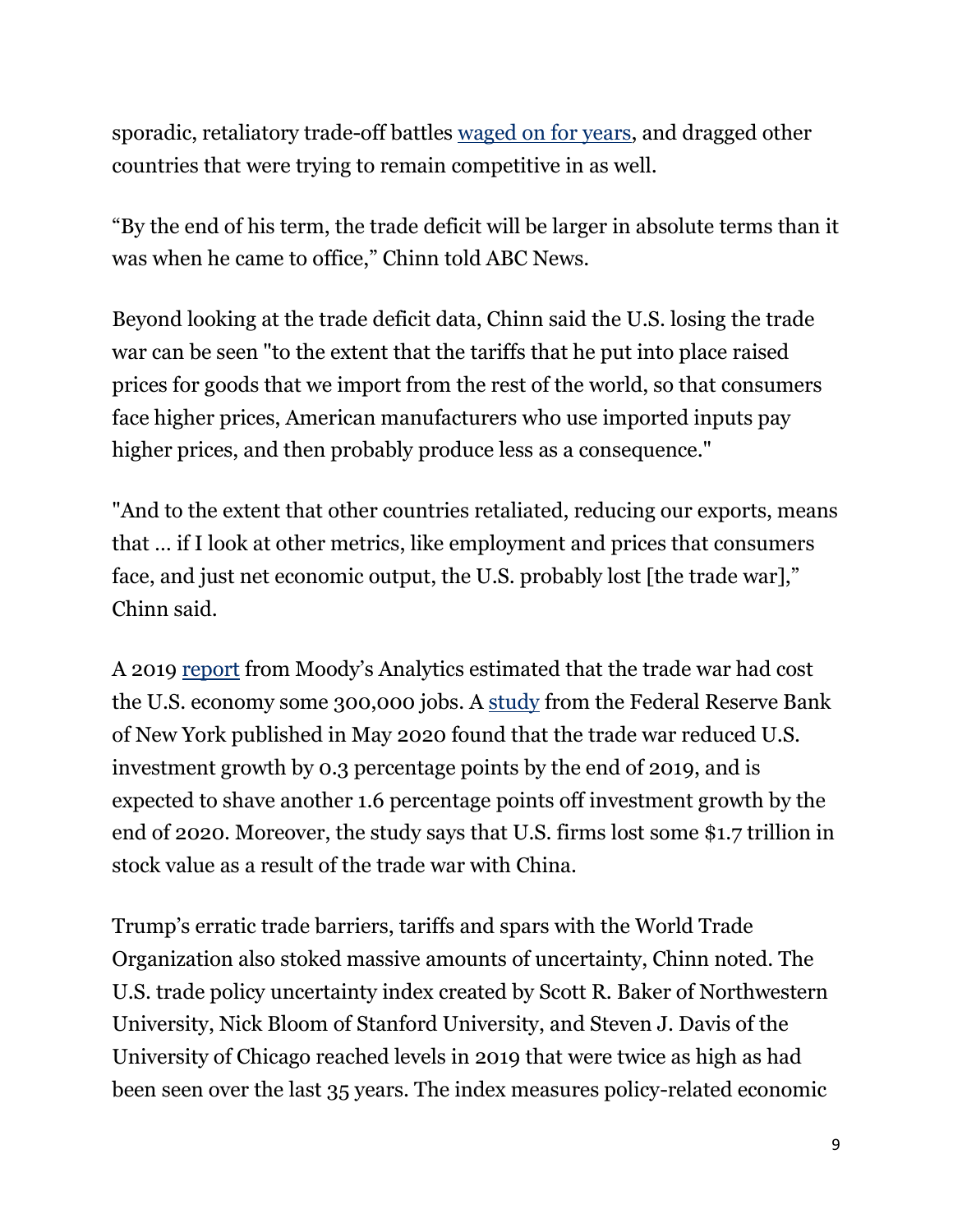uncertainty by quantifying news coverage, tax code provisions set to expire in future years and disagreements among economic forecasters. Firms did not know if they could import from China, sell to China, or even import from allies and export to allies. This made it much harder for them to plan and invest.



Evan Vucci/AP *President Donald Trump displays signs a presidential memorandum imposing tariffs.*

"If you look at the whole range of international trade policies, it's hard to see what benefit was accomplished," Chinn said. "On trade policy, it's pretty much a disaster."

#### **Soaring stock market**

Trump took every opportunity while campaigning to tout gains in the stock market as evidence of a booming U.S. economy. On Nov. 24, 2020, Trump even broke his post-election silence to hold a minute-long news conference to tout the Dow Jones Industrial Average trading at the 30,000 mark.

"The stock market's just broken 30,000. Never been broken, that number, that's a sacred number," the president said. "I just want to congratulate all the people within the administration that worked so hard."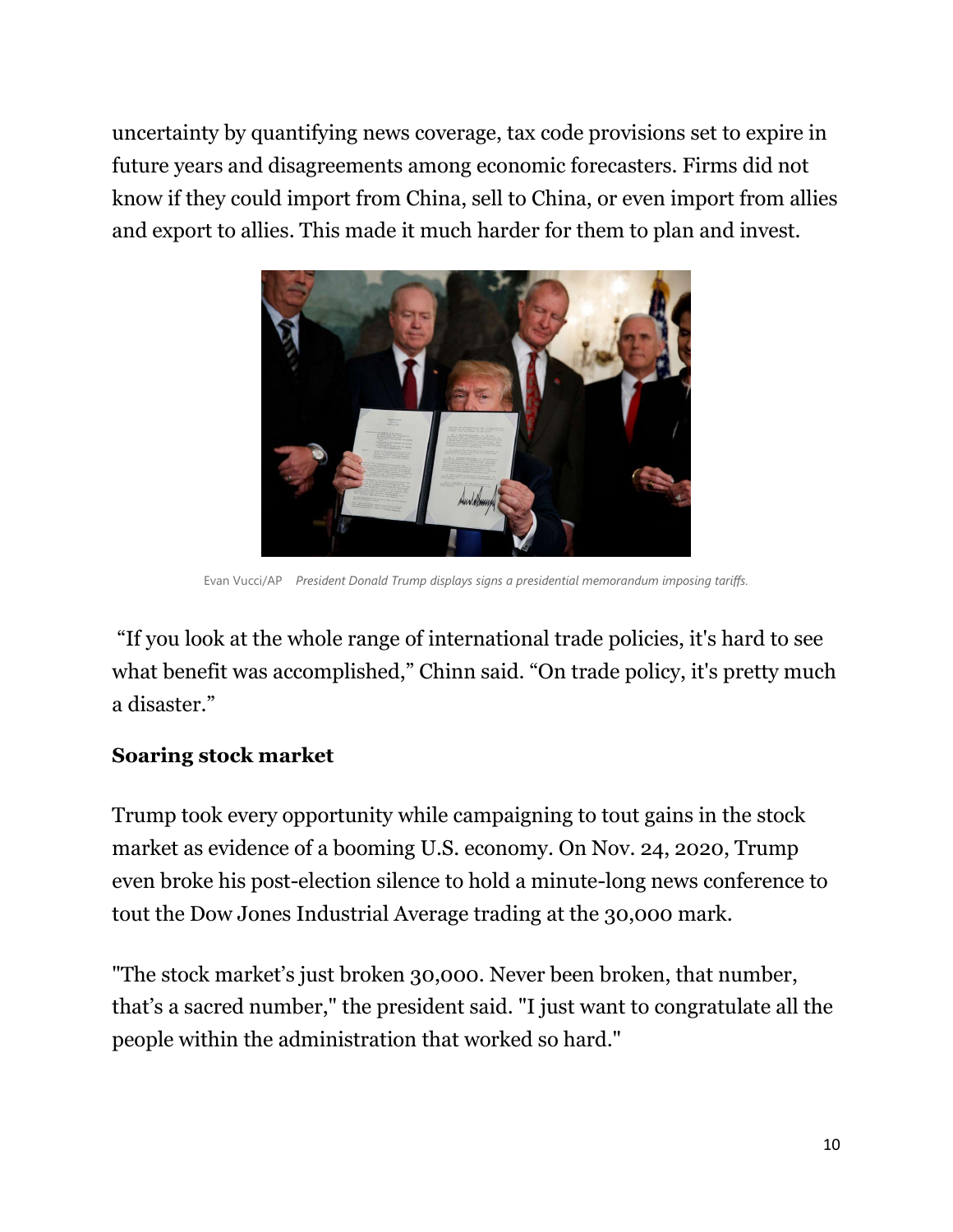Stock markets have rallied significantly, bouncing back sharply after a March fall to soar to record highs as Trump was in office -- despite the rest of the economy largely receding and suffering.



Brendan McDermid/Reuters

*Trader Peter Tuchman wears a DOW 30,000 hat as he greets friends outside the New York Stock Exchange*

"The stock market is up phenomenally and the bond market too, so wealthy investors who own most of it benefited," Frankel said of economic wins during Trump's tenure.

Much of the stock market gains, however, economists link to expansionary policy from the Federal Reserve, which is independent of Trump -- and Trump has notably even taken steps to weaken the Fed's independence. Expansionary policy aims to inject money into the economy, such as the way the Fed slashed interest rates and made it easier to borrow.

The Dow soared by 56% during Trump's presidency. It climbed 148% under Obama, it fell by 26.5% under Bush and climbed 229% under Clinton. Notably, the previous presidents had two terms. At the one term line, the Dow climbed 73.2% under Obama, dropped by 3.7% under Bush and soared 105.8% under Clinton.

"It's not Trump because the stock market is going up even more since Biden won the election," Frankel added.